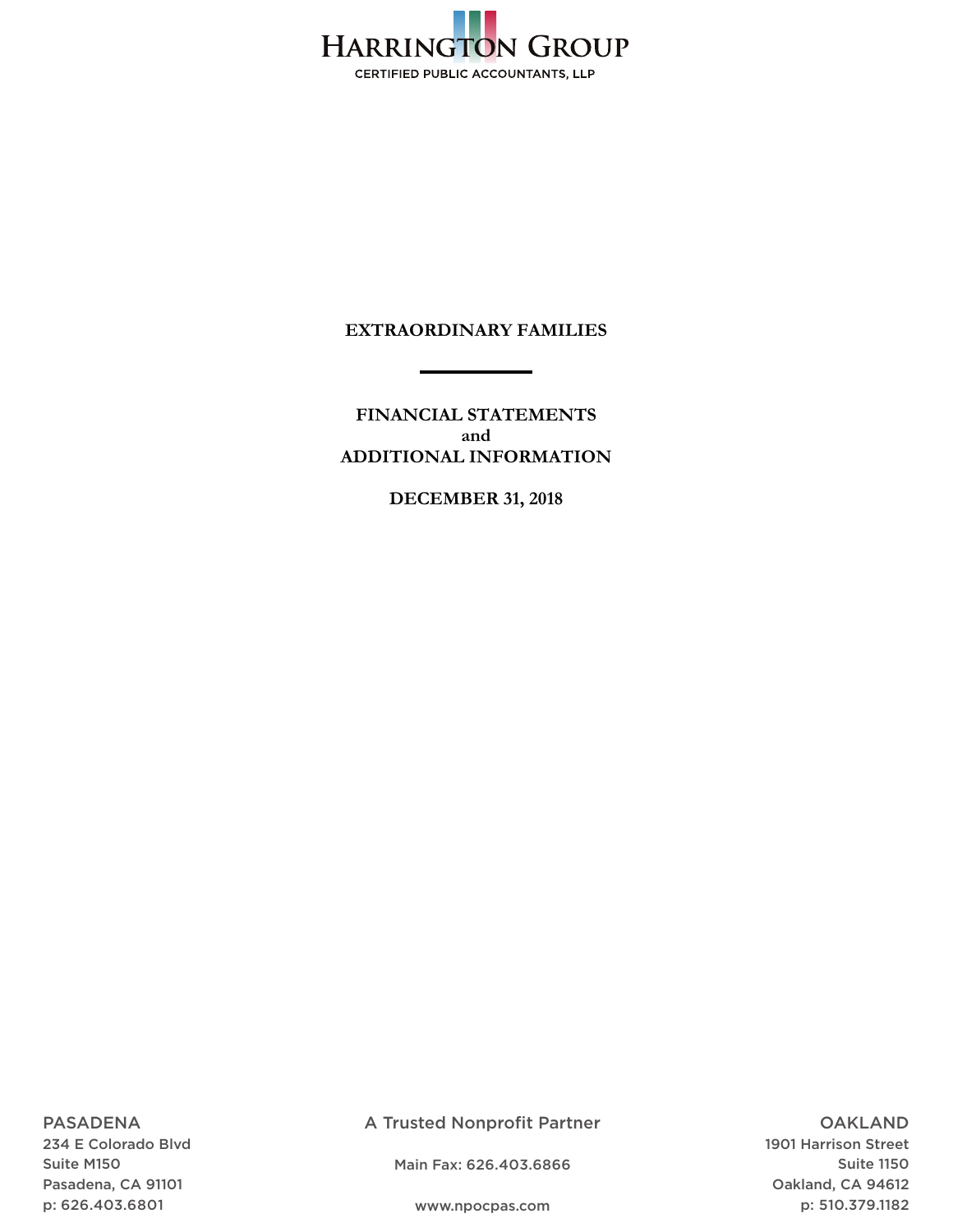# **C O N T E N T S**

| Independent Auditors' Report                                                                                                                    | $1 - 2$  |
|-------------------------------------------------------------------------------------------------------------------------------------------------|----------|
| Statement of Financial Position                                                                                                                 | 3        |
| <b>Statement of Activities</b>                                                                                                                  | 4        |
| <b>Statement of Functional Expenses</b>                                                                                                         | 5        |
| <b>Statement of Cash Flows</b>                                                                                                                  | 6        |
| Notes to Financial Statements                                                                                                                   | $7 - 15$ |
| Additional Information:                                                                                                                         |          |
| Independent Auditors' Report on Internal Control Over Financial Reporting<br>and on Compliance and Other Matters Based on an Audit of Financial |          |

Statements Performed in Accordance With *Government Auditing Standards* 16-17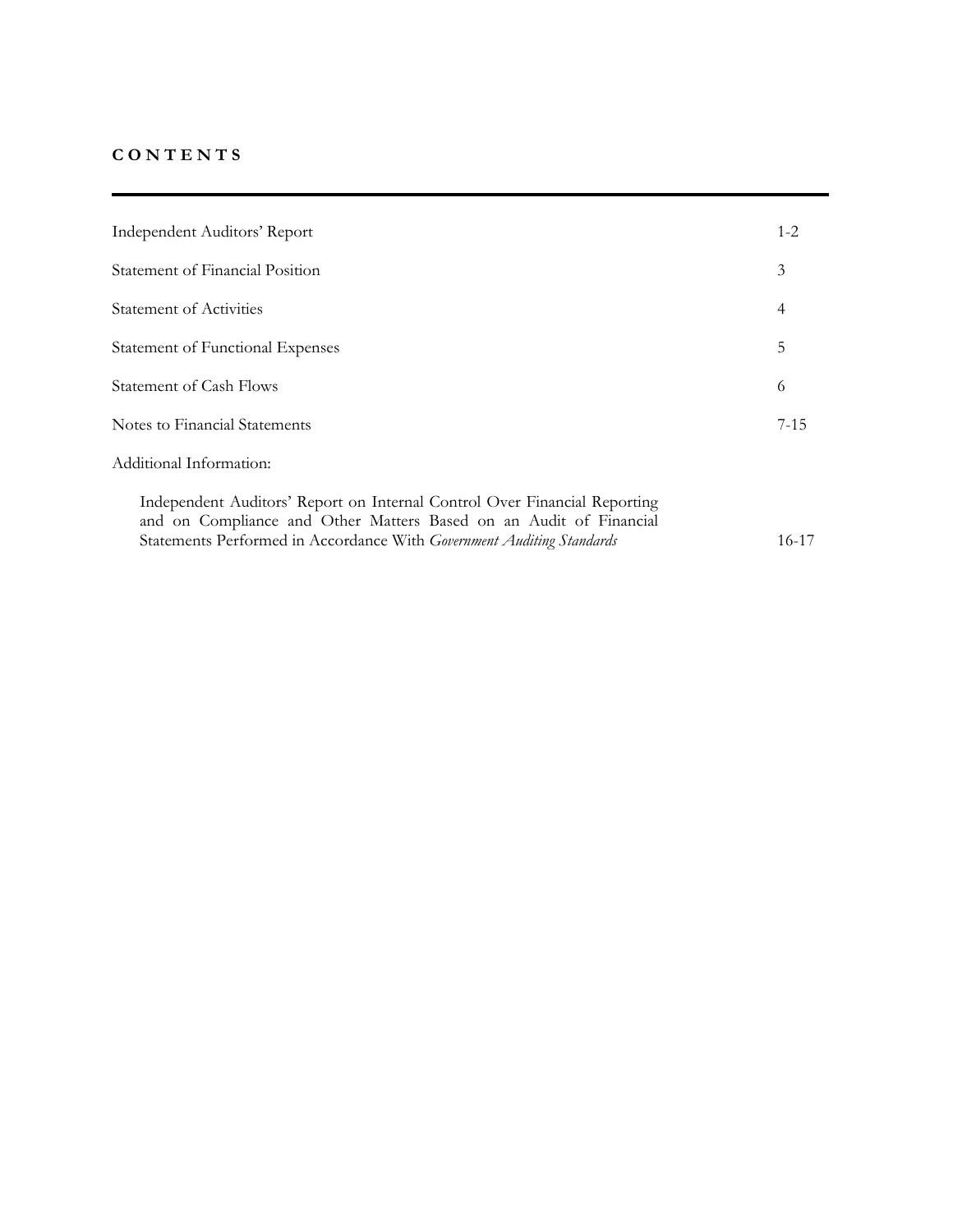# **HARRINGTON GROUP** CERTIFIED PUBLIC ACCOUNTANTS, LLP

# **INDEPENDENT AUDITORS' REPORT**

To the Board of Directors Extraordinary Families

#### **Report on the Financial Statements**

We have audited the accompanying financial statements of Extraordinary Families (a nonprofit corporation), which comprise the Statement of Financial Position as of December 31, 2018, and the related Statements of Activities, Functional Expenses, and Cash Flows for the year then ended, and the related notes to the financial statements.

## **Management's Responsibility for the Financial Statements**

Management is responsible for the preparation and fair presentation of these financial statements in accordance with accounting principles generally accepted in the United States of America; this includes the design, implementation, and maintenance of internal control relevant to the preparation and fair presentation of financial statements that are free from material misstatement, whether due to fraud or error.

## **Auditors' Responsibility**

Our responsibility is to express an opinion on these financial statements based on our audit. We conducted our audit in accordance with auditing standards generally accepted in the United States of America and the standards applicable to financial audits contained in *Government Auditing Standards,* issued by the Comptroller General of the United States. Those standards require that we plan and perform the audit to obtain reasonable assurance about whether the financial statements are free from material misstatement.

An audit involves performing procedures to obtain audit evidence about the amounts and disclosures in the financial statements. The procedures selected depend on the auditors' judgment, including the assessment of the risks of material misstatement of the financial statements, whether due to fraud or error. In making those risk assessments, the auditor considers internal control relevant to the entity's preparation and fair presentation of the financial statements in order to design audit procedures that are appropriate in the circumstances, but not for the purpose of expressing an opinion on the effectiveness of the entity's internal control. Accordingly, we express no such opinion. An audit also includes evaluating the appropriateness of accounting policies used and the reasonableness of significant accounting estimates made by management, as well as evaluating the overall presentation of the financial statements.

We believe that the audit evidence we have obtained is sufficient and appropriate to provide a basis for our audit opinion.

#### **Opinion**

In our opinion, the financial statements referred to above present fairly, in all material respects, the financial position of Extraordinary Families as of December 31, 2018, and the changes in its net assets and its cash flows for the year then ended in accordance with accounting principles generally accepted in the United States of America.

PASADENA 234 E Colorado Blvd Suite M150 Pasadena, CA 91101 p: 626.403.6801

A Trusted Nonprofit Partner

Main Fax: 626.403.6866

**OAKLAND** 1901 Harrison Street Suite 1150 Oakland, CA 94612 p: 510.379.1182

www.npocpas.com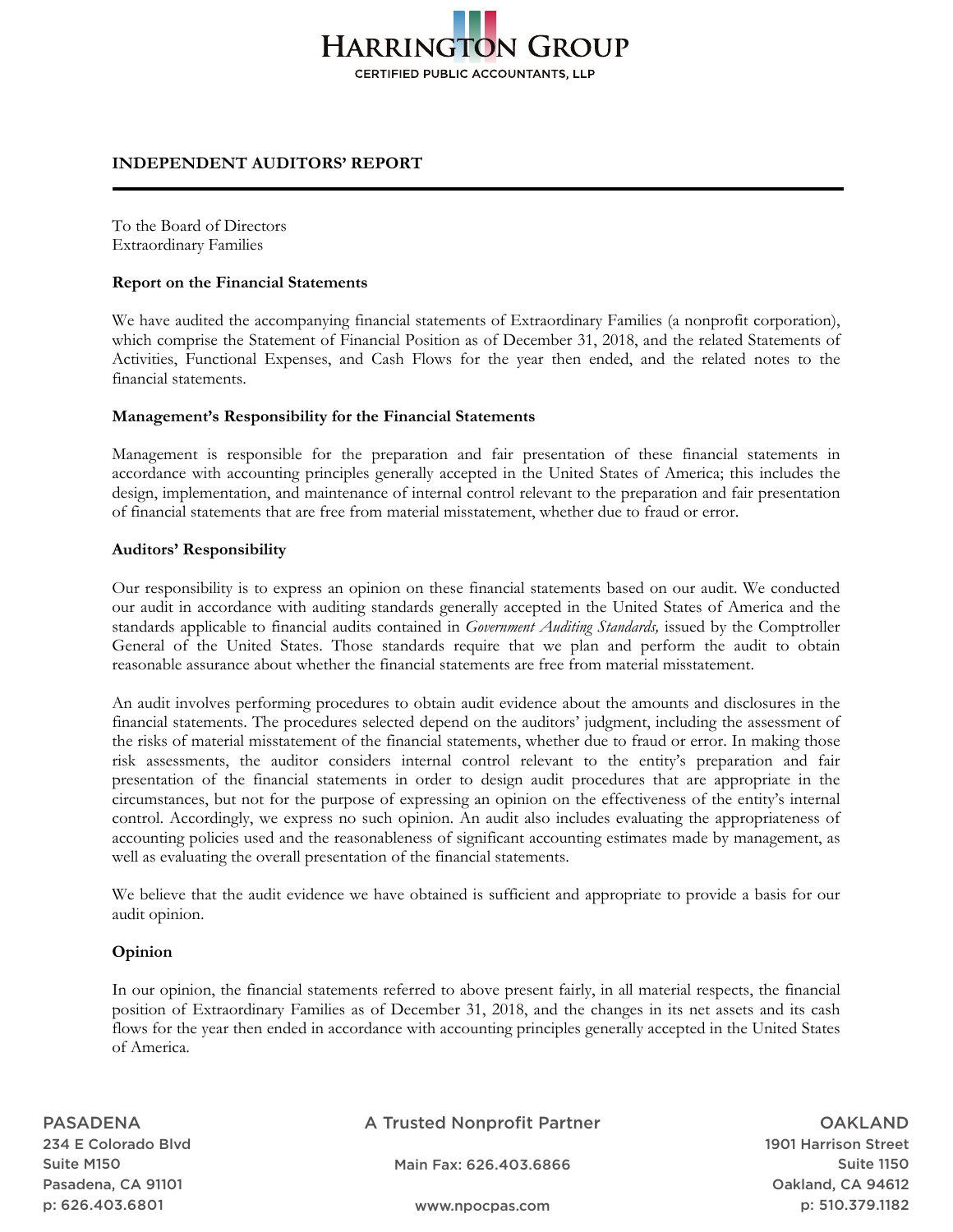# **INDEPENDENT AUDITORS' REPORT**

continued

## **Other Matter**

#### *Report on Summarized Comparative Information*

We have previously audited Extraordinary Families' 2017 financial statements, and we expressed an unmodified audit opinion on those audited financial statements in our report dated June 28, 2018. In our opinion, the summarized comparative information presented herein as of and for the year ended December 31, 2017, is consistent, in all material respects, with the audited financial statements from which it has been derived.

# **Other Reporting Required by Government Auditing Standards**

In accordance with *Government Auditing Standards*, we have also issued our report dated June 3, 2019, on our consideration of Extraordinary Families' internal control over financial reporting and on our tests of its compliance with certain provisions of laws, regulations, contracts, and grant agreements and other matters. The purpose of that report is solely to describe the scope of our testing of internal control over financial reporting and compliance and the results of that testing, and not to provide an opinion on the effectiveness of Extraordinary Families' internal control over financial reporting or on compliance. That report is an integral part of an audit performed in accordance with *Government Auditing Standards* in considering Extraordinary Families' internal control over financial reporting and compliance.

Harrington Group

Pasadena, California June 3, 2019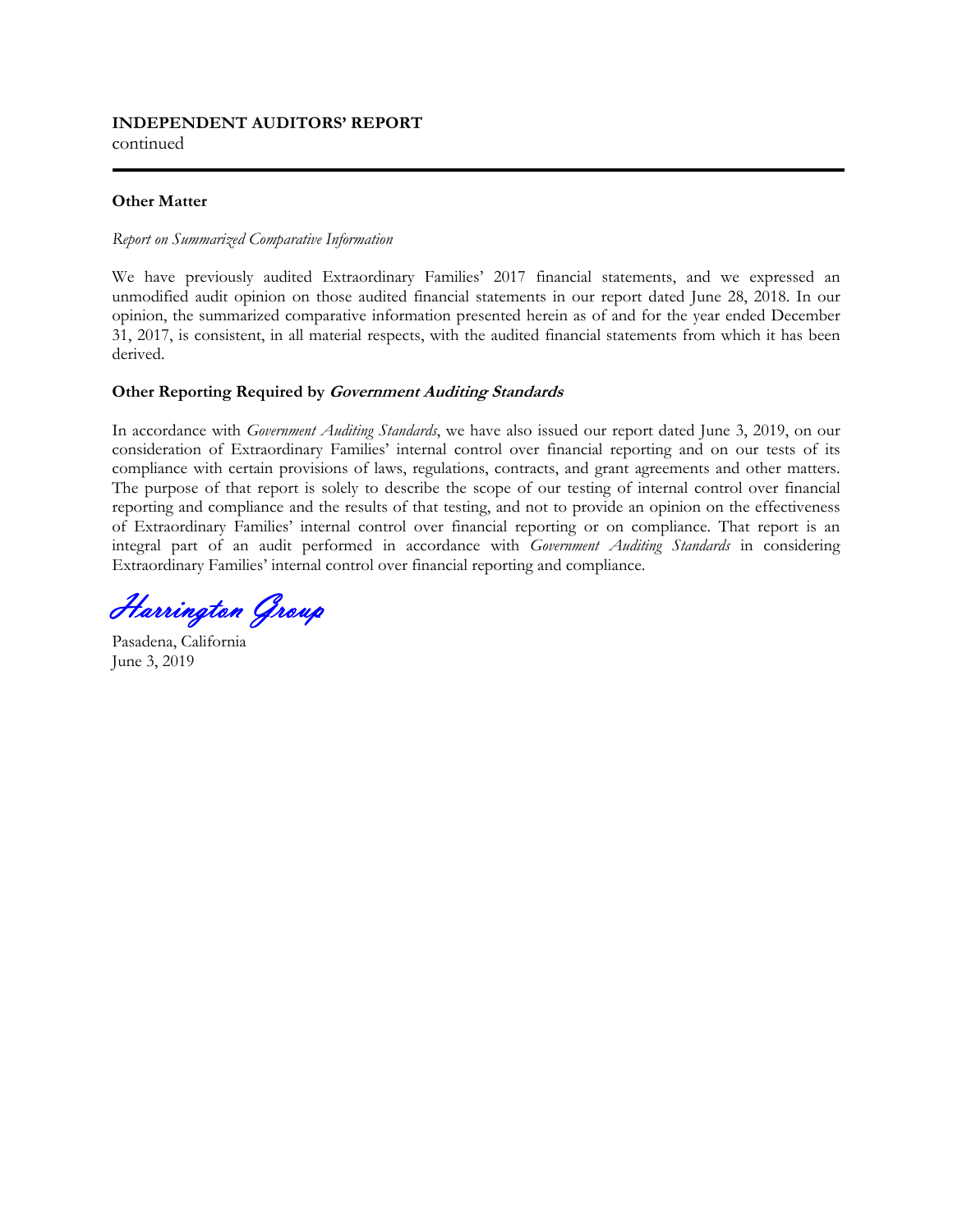# STATEMENT OF FINANCIAL POSITION

December 31, 2018

With comparative totals at December 31, 2017

|                                                      | 2018            | 2017 |           |  |  |  |
|------------------------------------------------------|-----------------|------|-----------|--|--|--|
| <b>ASSETS</b>                                        |                 |      |           |  |  |  |
| Cash and cash equivalents (Note 2)                   | \$<br>1,333,464 | \$   | 1,192,092 |  |  |  |
| Contract and fees receivable                         | 245,470         |      | 210,657   |  |  |  |
| Contributions receivable                             |                 |      | 766       |  |  |  |
| Prepaid expenses                                     | 81,813          |      | 117,981   |  |  |  |
| Beneficial interest in funds held by others (Note 4) | 112,766         |      | 119,034   |  |  |  |
| Investments (Note 5)                                 | 537,614         |      | 673,123   |  |  |  |
| Property and equipment (Note 6)                      | 21,491          |      | 37,733    |  |  |  |
| <b>TOTAL ASSETS</b>                                  | \$<br>2,332,618 | \$   | 2,351,386 |  |  |  |
| <b>LIABILITIES AND NET ASSETS</b>                    |                 |      |           |  |  |  |
| <b>LIABILITIES</b>                                   |                 |      |           |  |  |  |
| Accounts payable                                     | \$<br>148,627   | \$   | 90,488    |  |  |  |
| Accrued liabilities (Note 7)                         | 54,026          |      | 53,318    |  |  |  |
| Contract advances                                    | 56,277          |      | 98,416    |  |  |  |
| <b>TOTAL LIABILITIES</b>                             | 258,930         |      | 242,222   |  |  |  |
| <b>NET ASSETS</b>                                    |                 |      |           |  |  |  |
| Without donor restrictions                           | 1,815,099       |      | 1,658,976 |  |  |  |
| With donor restrictions (Note 11)                    | 258,589         |      | 450,188   |  |  |  |
| <b>TOTAL NET ASSETS</b>                              | 2,073,688       |      | 2,109,164 |  |  |  |
| <b>TOTAL LIABILITIES AND NET ASSETS</b>              | \$<br>2,332,618 | \$   | 2,351,386 |  |  |  |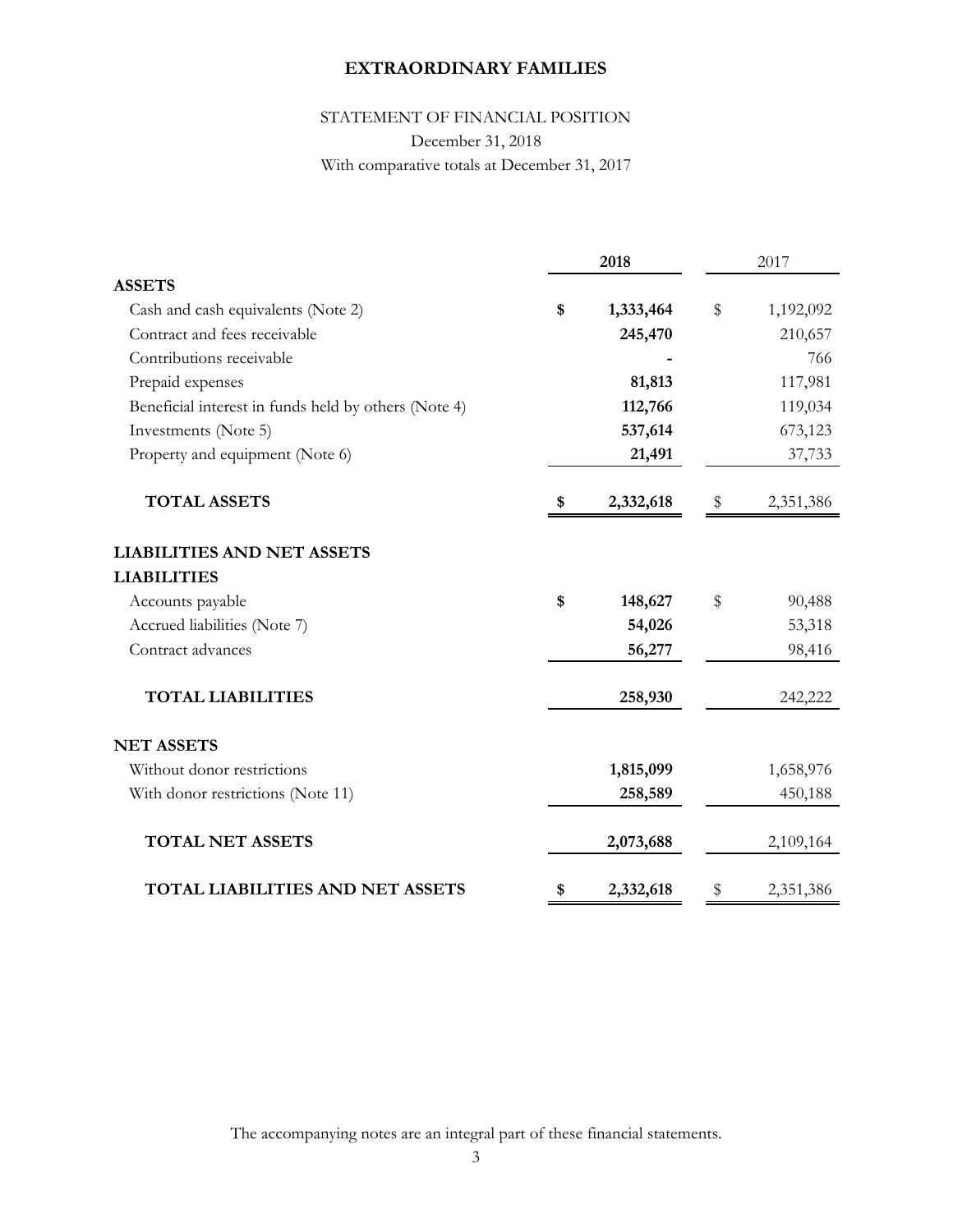# STATEMENT OF ACTIVITIES

For the year ended December 31, 2018 With comparative totals for the year ended December 31, 2017

|                                                 | <b>Without Donor</b><br><b>Restrictions</b> |           | <b>With Donor</b><br><b>Restrictions</b> |            |    | 2018      | 2017            |
|-------------------------------------------------|---------------------------------------------|-----------|------------------------------------------|------------|----|-----------|-----------------|
| <b>REVENUE AND SUPPORT</b>                      |                                             |           |                                          |            |    |           |                 |
| Governmental service contracts                  | \$                                          | 2,518,354 | \$                                       |            | \$ | 2,518,354 | \$<br>2,294,369 |
| Contributions and grants                        |                                             | 437,970   |                                          | 472,400    |    | 910,370   | 334,304         |
| Special events, net of expenses of \$216,364    |                                             | 142,586   |                                          |            |    | 142,586   | 197,316         |
| Investment (loss) income                        |                                             | (28,699)  |                                          |            |    | (28, 699) | 80,130          |
| Fee for service                                 |                                             | 2,600     |                                          |            |    | 2,600     | 6,276           |
| Other income                                    |                                             | 2,992     |                                          |            |    | 2,992     | 6,810           |
| Net assets released from restrictions (Note 11) |                                             | 665,061   |                                          | (665, 061) |    |           |                 |
| TOTAL REVENUE AND SUPPORT                       |                                             | 3,740,864 |                                          | (192, 661) |    | 3,548,203 | 2,919,205       |
| <b>EXPENSES</b>                                 |                                             |           |                                          |            |    |           |                 |
| Program services                                |                                             | 2,922,826 |                                          |            |    | 2,922,826 | 2,920,656       |
| Management and general                          |                                             | 304,093   |                                          |            |    | 304,093   | 250,611         |
| Fundraising                                     |                                             | 303,360   |                                          |            |    | 303,360   | 364,513         |
| <b>TOTAL EXPENSES</b>                           |                                             | 3,530,279 |                                          |            |    | 3,530,279 | 3,535,780       |
| <b>OTHER CHANGES</b>                            |                                             |           |                                          |            |    |           |                 |
| Loss from theft (email hack)                    |                                             | 53,400    |                                          |            |    | 53,400    |                 |
| <b>TOTAL OTHER CHANGES</b>                      |                                             | 53,400    |                                          |            |    | 53,400    |                 |
| <b>CHANGE IN NET ASSETS</b>                     |                                             | 157,185   |                                          | (192,661)  |    | (35, 476) | (616, 575)      |
| NET ASSETS, BEGINNING OF YEAR                   |                                             | 1,657,914 |                                          | 451,250    |    | 2,109,164 | 2,725,739       |
| NET ASSETS, END OF YEAR                         | \$                                          | 1,815,099 | \$                                       | 258,589    | \$ | 2,073,688 | \$<br>2,109,164 |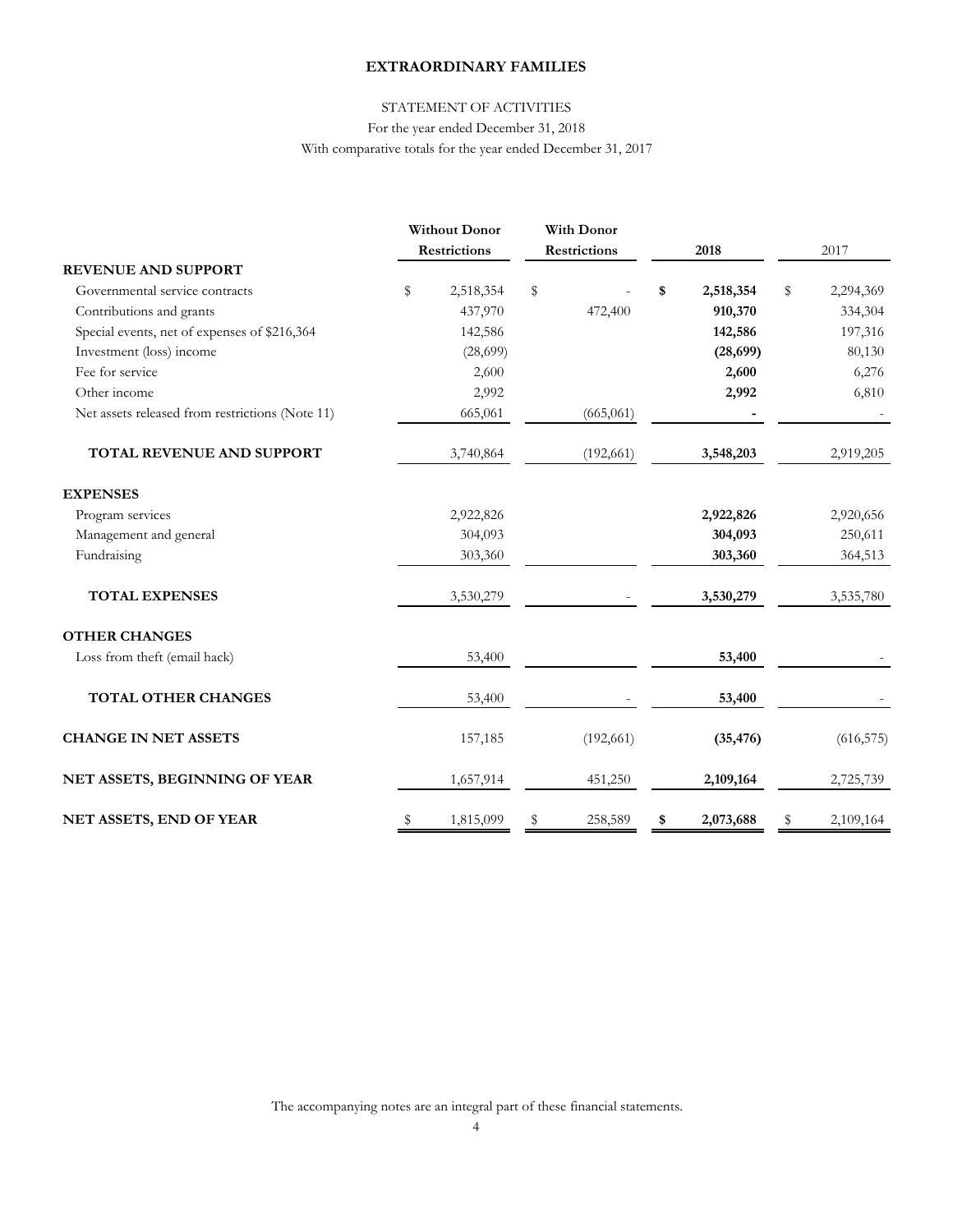#### STATEMENT OF FUNCTIONAL EXPENSES For the year ended December 31, 2018 With comparative totals for the year ended December 31, 2017

|                                |    |           |     | <b>Program Services</b> |    |         |   |           |    |             |     | <b>Support Services</b> |    |                 |                       |   |           |
|--------------------------------|----|-----------|-----|-------------------------|----|---------|---|-----------|----|-------------|-----|-------------------------|----|-----------------|-----------------------|---|-----------|
|                                |    |           |     |                         |    |         |   | Total     |    |             |     |                         |    | Total           |                       |   |           |
|                                |    | Foster    |     |                         |    |         |   | Program   |    | Management  |     |                         |    | Support         | <b>Total Expenses</b> |   |           |
|                                |    | Family    |     | Adoption                |    | Other   |   | Services  |    | and General |     | Fundraising             |    | <b>Services</b> | 2018                  |   | 2017      |
| Salaries                       | \$ | 633,799   | s   | 307,430                 | S  | 239,551 | s | 1,180,780 | S  | 156,129     | \$  | 219,838                 | -S | 375,967         | \$<br>1,556,747       | s | 1,515,242 |
| Employee benefits              |    | 94,694    |     | 35,854                  |    | 32,027  |   | 162,575   |    | 18,939      |     | 29,693                  |    | 48,632          | 211,207               |   | 210,580   |
| Payroll taxes                  |    | 52,635    |     | 25,385                  |    | 19,636  |   | 97,656    |    | 12,895      |     | 15,722                  |    | 28,617          | 126,273               |   | 121,764   |
| Total personnel costs          |    | 781,128   |     | 368,669                 |    | 291,214 |   | 1,441,011 |    | 187,963     |     | 265,253                 |    | 453,216         | 1,894,227             |   | 1,847,586 |
| Foster parent expenses         |    | 953,997   |     | 1,421                   |    | 667     |   | 956,085   |    |             |     |                         |    |                 | 956,085               |   | 855,611   |
| Rent                           |    | 101,298   |     | 28,802                  |    | 23,771  |   | 153,871   |    | 21,153      |     | 8,803                   |    | 29,956          | 183,827               |   | 217,591   |
| Professional fees              |    | 41,130    |     | 9,683                   |    | 20,532  |   | 71,345    |    | 33,518      |     | 3,002                   |    | 36,520          | 107,865               |   | 138,537   |
| Repairs and maintenance        |    | 45,472    |     | 14,883                  |    | 10,529  |   | 70,884    |    | 9,420       |     | 7,681                   |    | 17,101          | 87,985                |   | 170,058   |
| Insurance                      |    | 55,201    |     | 10,464                  |    | 8,502   |   | 74,167    |    | 7,848       |     | 3,270                   |    | 11,118          | 85,285                |   | 73,051    |
| Office expense                 |    | 18,322    |     | 5,348                   |    | 5,610   |   | 29,280    |    | 12,358      |     | 4,615                   |    | 16,973          | 46,253                |   | 29,344    |
| Telephone                      |    | 14,027    |     | 4,481                   |    | 3,027   |   | 21,535    |    | 2,143       |     | 1,080                   |    | 3,223           | 24,758                |   | 32,419    |
| Other                          |    | 15,000    |     | 2,706                   |    | 674     |   | 18,380    |    | 4,035       |     | 1,607                   |    | 5,642           | 24,022                |   | 21,810    |
| Travel                         |    | 12,837    |     | 4,739                   |    | 2,299   |   | 19,875    |    | 834         |     | 45                      |    | 879             | 20,754                |   | 23,438    |
| Depreciation                   |    | 8,771     |     | 2,599                   |    | 2,111   |   | 13,481    |    | 1,949       |     | 812                     |    | 2,761           | 16,242                |   | 15,602    |
| Equipment rental               |    | 8,176     |     | 2,422                   |    | 1,968   |   | 12,566    |    | 1,817       |     | 757                     |    | 2,574           | 15,140                |   | 16,911    |
| Home study reimbursement       |    |           |     | 14,450                  |    |         |   | 14,450    |    |             |     |                         |    |                 | 14,450                |   | 14,150    |
| <b>Bank</b> charges            |    |           |     |                         |    |         |   |           |    | 13,954      |     |                         |    | 13,954          | 13,954                |   | 12,224    |
| Memberships                    |    | 4,718     |     | 1,926                   |    | 1,222   |   | 7,866     |    | 2,461       |     | 1,078                   |    | 3,539           | 11,405                |   | 7,697     |
| Licenses and permits           |    | 7,217     |     | 1,500                   |    |         |   | 8,717     |    | 2,232       |     |                         |    | 2,232           | 10,949                |   | 10,270    |
| Training                       |    | 1,030     |     | 88                      |    | 2,878   |   | 3,996     |    | 1,566       |     | 166                     |    | 1,732           | 5,728                 |   | 19,343    |
| Public relations               |    |           |     |                         |    | 30      |   | 30        |    | 400         |     | 4,148                   |    | 4,548           | 4,578                 |   | 7,520     |
| Bad debt expense               |    |           |     | 3,766                   |    |         |   | 3,766     |    |             |     |                         |    |                 | 3,766                 |   |           |
| Postage                        |    | 782       |     | 453                     |    | 177     |   | 1,412     |    | 402         |     | 493                     |    | 895             | 2,307                 |   | 2,872     |
| Conferences and meetings       |    |           |     |                         |    |         |   |           |    | 40          |     | 550                     |    | 590             | 590                   |   | 430       |
| Child related costs            |    | 65        |     |                         |    | 44      |   | 109       |    |             |     |                         |    |                 | 109                   |   | 19,316    |
| TOTAL 2018 FUNCTIONAL EXPENSES | -S | 2,069,171 | \$. | 478,400                 | -S | 375,255 |   | 2,922,826 | -S | 304,093     | -\$ | 303,360                 | -S | 607,453         | \$<br>3,530,279       |   |           |
| TOTAL 2017 FUNCTIONAL EXPENSES |    | 1,918,481 |     | 543,891                 |    | 458,284 |   | 2,920,656 |    | 250,611     | S   | 364,513                 |    |                 |                       | S | 3,535,780 |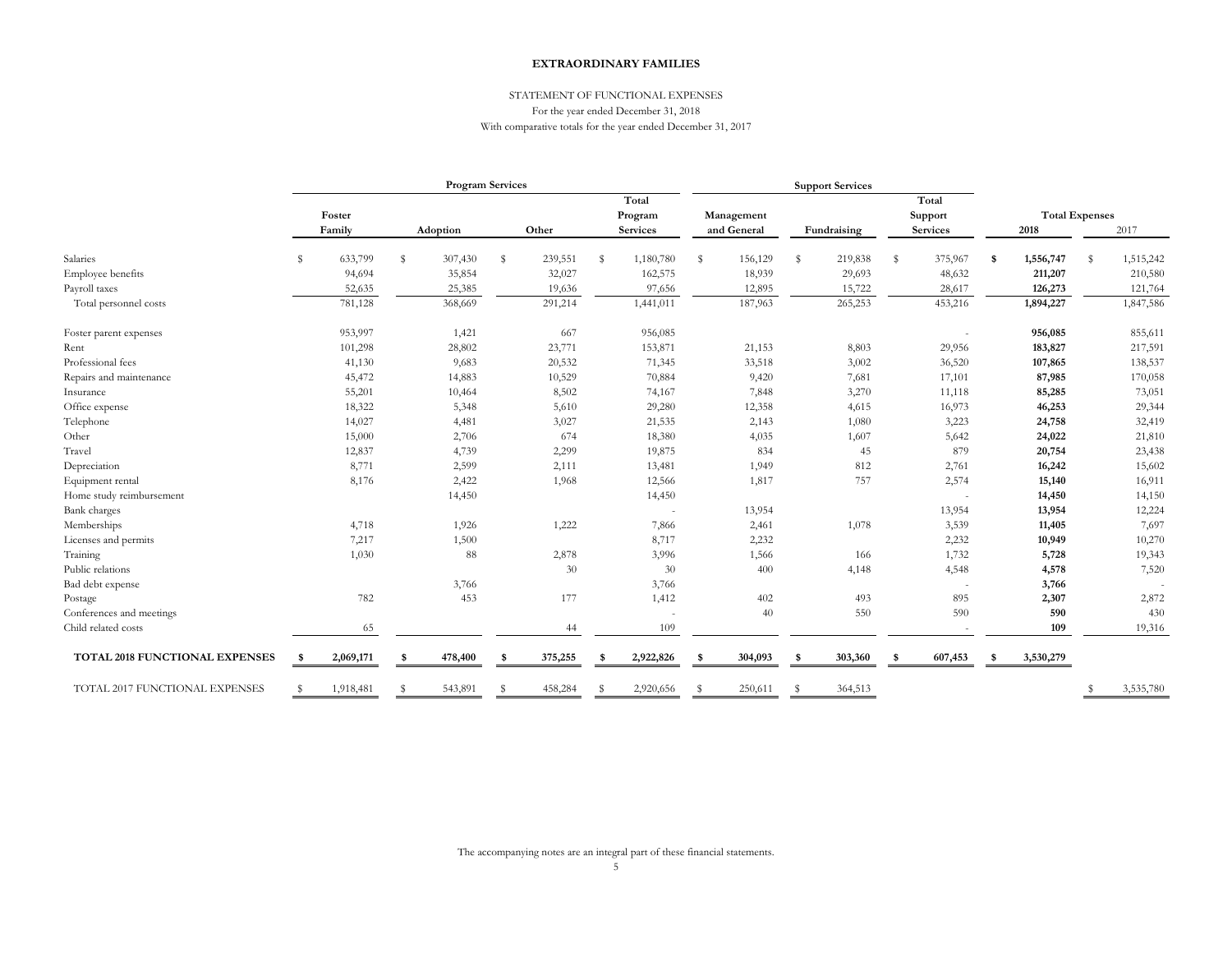# STATEMENT OF CASH FLOWS

# For the year ended December 31, 2018 With comparative totals for the year ended December 31, 2017

|                                                           | 2018 |           |    | 2017       |  |  |
|-----------------------------------------------------------|------|-----------|----|------------|--|--|
| CASH FLOWS (TO) OPERATING ACTIVITIES:                     |      |           |    |            |  |  |
| Change in net assets                                      | \$   | (35, 476) | \$ | (616, 575) |  |  |
| Adjustments to reconcile change in net assets to net cash |      |           |    |            |  |  |
| (used) by operating activities:                           |      |           |    |            |  |  |
| Depreciation                                              |      | 16,242    |    | 15,602     |  |  |
| Loss (gain) on investments                                |      | 5,099     |    | (55, 362)  |  |  |
| Change in value of funds held by others                   |      | 6,268     |    | (15, 498)  |  |  |
| Donated stocks                                            |      | (25, 239) |    | (102, 614) |  |  |
| (Increase) decrease in operating assets:                  |      |           |    |            |  |  |
| Contracts and fees receivable                             |      | (34, 813) |    | 35,454     |  |  |
| Contributions receivable                                  |      | 766       |    | 149,234    |  |  |
| Deposits and prepaid expenses                             |      | 36,168    |    | (46, 192)  |  |  |
| Increase (decrease) in operating liabilities:             |      |           |    |            |  |  |
| Accounts payable and accrued expenses                     |      | 58,139    |    | 3,828      |  |  |
| Accrued payroll and related liabilities                   |      | 708       |    | 2,648      |  |  |
| Contract advances                                         |      | (42, 139) |    | 91,939     |  |  |
| NET CASH (USED) BY OPERATING ACTIVITIES                   |      | (14, 277) |    | (537, 536) |  |  |
| CASH FLOWS FROM (TO) INVESTING ACTIVITIES:                |      |           |    |            |  |  |
| Reinvested interest and dividends                         |      | (13,982)  |    |            |  |  |
| Proceeds from sale of investments                         |      | 169,631   |    |            |  |  |
| Purchase of property and equipment                        |      |           |    | (20, 512)  |  |  |
| NET CASH PROVIDED (USED) BY INVESTING ACTIVITIES          |      | 155,649   |    | (20, 512)  |  |  |
| NET INCREASE (DECREASE) IN CASH AND CASH EQUIVALENTS      |      | 141,372   |    | (558, 048) |  |  |
| CASH AND CASH EQUIVALENTS, BEGINNING OF YEAR              |      | 1,192,092 |    | 1,750,140  |  |  |
| CASH AND CASH EQUIVALENTS, END OF YEAR                    | \$   | 1,333,464 | \$ | 1,192,092  |  |  |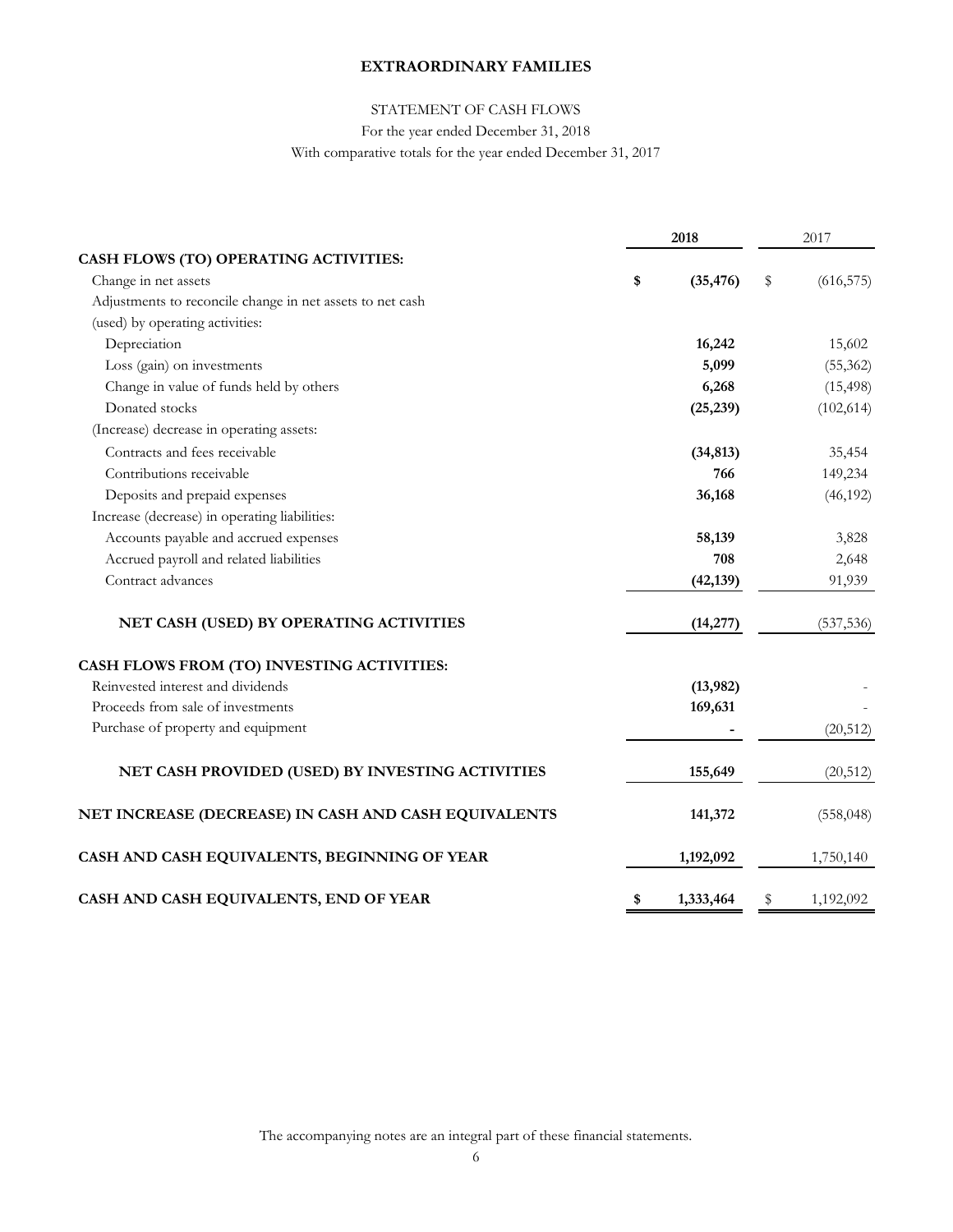# NOTES TO FINANCIAL STATEMENTS

## **1. Organization**

 Extraordinary Families is a non-profit corporation incorporated in the State of California to improve the daily lives of children and families in the child welfare system with innovative strategies and visionary policy reforms. It has been granted tax-exempt status by the Internal Revenue Service under Section 501(c)(3) and California Franchise Tax Board under Section 23701(d). Extraordinary Families services include direct services to children and families in the recruitment of foster homes and supervision of children's care in its foster homes, the recruitment of adoptive families for foster children, the mentoring of older foster youth, and connecting foster youth with employment training and jobs – with an emphasis on high-risk children. In addition, Extraordinary Families works to identify critical changes in public policy and practice to improve outcomes for both the children and families whom it serves directly and for children and families across the child welfare system. Extraordinary Families is both publicly and privately funded, having program contracts with the County of Los Angeles, the State of California and funds from private donations and foundation.

 $\mathcal{L}_\text{max}$  , we have the set of  $\mathcal{L}_\text{max}$ 

## **2. Summary of Significant Accounting Policies**

 A summary of the significant accounting policies applied in the preparation of the accompanying financial statements is as follows:

#### **Basis of Presentation**

 The financial statements of Extraordinary Families have been prepared in accordance with U.S. generally accepted accounting principles ("US GAAP"), which require Extraordinary Families to report information regarding its financial position and activities according to the following net asset classification:

**Without Donor Restrictions**. Net assets that are not subject to donor-imposed restrictions and may be expended for any purpose in performing the primary objectives of the organization. These net assets may be used at the discretion of Extraordinary Families' management and the board of directors.

**With Donor Restrictions**. Net assets subject to stipulations imposed by donors, and grantors. Some donor restrictions are temporary in nature; those restrictions will be met by actions of Extraordinary Families or by the passage of time. Other donor restrictions are perpetual in nature, where by the donor has stipulate the funds to be maintained in perpetuity.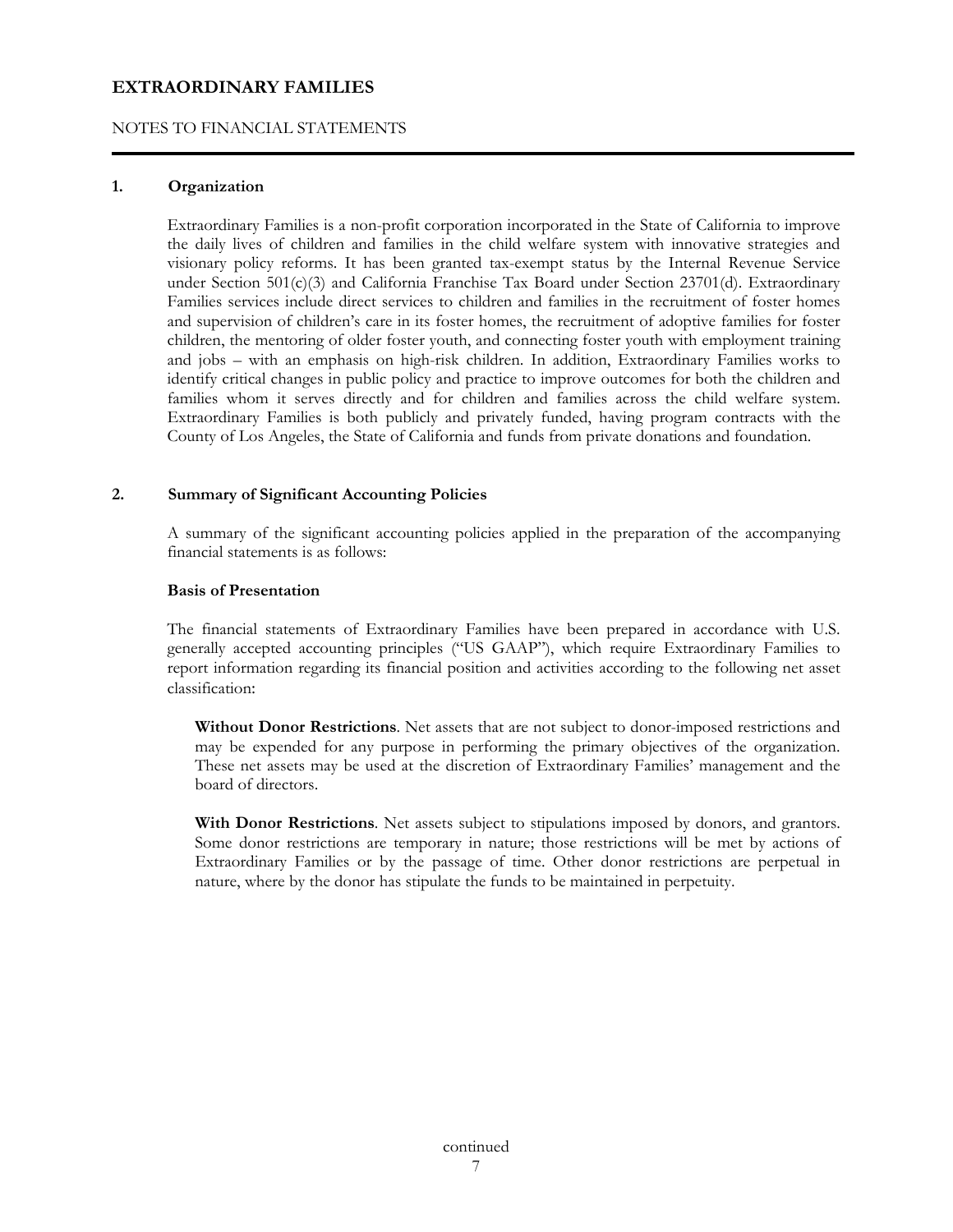# NOTES TO FINANCIAL STATEMENTS

#### **2. Summary of Significant Accounting Policies**, continued

#### **Cash and Cash Equivalents**

 Extraordinary Families has defined cash and cash equivalents as cash in banks and all highly liquid investments with maturities of three months or less when purchased.

 $\mathcal{L}_\text{max}$  , we have the set of  $\mathcal{L}_\text{max}$ 

#### **Receivables**

 Receivables consist of contracts and fees, and contributions and are stated at the amount management expects to collect from outstanding balances. Receivables are primarily unsecured amounts due on cost reimbursement or performance contracts. Extraordinary Families uses the allowance method of account for receivables determined to be potentially uncollectible.

#### **Concentration of Credit Risks**

 Extraordinary Families places its temporary cash and cash equivalents investments with high-credit, quality financial institutions. At times, such investments may be in excess of the Federal Deposit Insurance Corporation insurance limit. Extraordinary Families has not incurred losses related to these investments.

 The primary contract receivable balance outstanding at December 31, 2018 consists of government contract receivables due from county, state, and federal granting agencies. Concentration of credit risks with respect to trade receivables are limited, as the majority of Extraordinary Families' receivables consist of earned fees from contract programs granted by governmental agencies.

 Approximately 71% of Extraordinary Families' total revenue and support is derived from government service contracts.

#### **Investments**

 Extraordinary Families values its investments at fair value. Unrealized gains or losses (including investments bought, sold, and held during the year) are reflected in the Statement of Activities as gain or (loss) on investments. Short-term, highly liquid money market deposits that are not used for operations are treated as investments.

#### **Fair Value Measurements**

Generally accepted accounting principles provide guidance on how fair value should be determined when financial statement elements are required to be measured at fair value. Valuation techniques are ranked in three levels depending on the degree of objectivity of the inputs used with each level:

Level 1 inputs - quoted prices in active markets for identical assets Level 2 inputs - quoted prices in active or inactive markets for the same or similar assets Level 3 inputs - estimates using the best information available when there is little or no market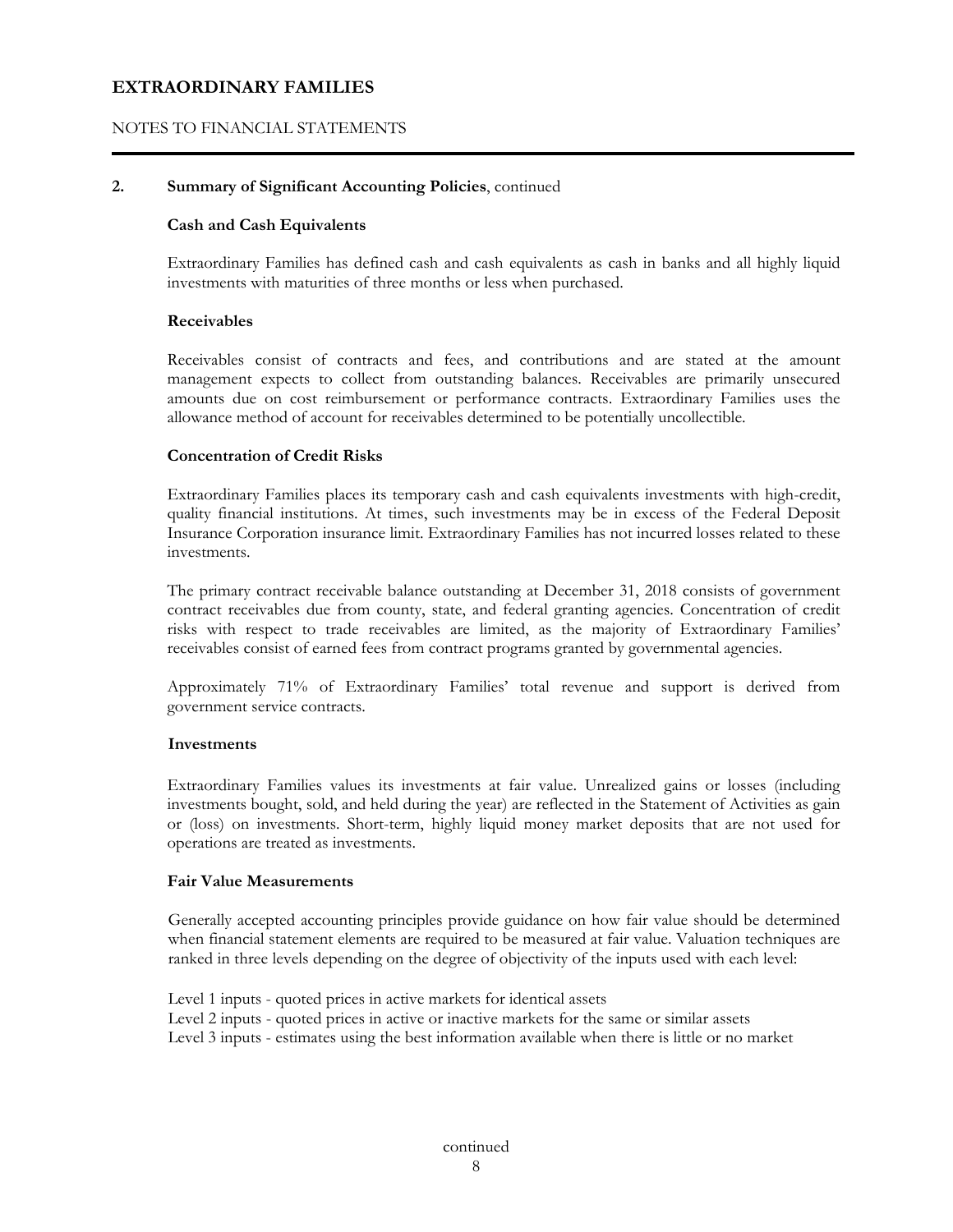# NOTES TO FINANCIAL STATEMENTS

#### **2. Summary of Significant Accounting Policies**, continued

Extraordinary Families is required to measure certain investments, beneficial interest, and new pledge contributions at fair value. The specific techniques used to measure fair value for these financial statement elements are described in the notes below that relate to each element.

 $\mathcal{L}_\text{max}$  , we have the set of  $\mathcal{L}_\text{max}$ 

# **Property and Equipment**

 Property and equipment are recorded at cost if purchased or at fair value at the date of donation if donated. Depreciation is computed on the straight-line basis over the estimated useful lives of the related assets. Maintenance and repair costs are charged to expense as incurred. Property and equipment are capitalized if the cost of an asset is greater than or equal to five thousand dollars and the useful life is greater than one year.

#### **Income Taxes**

 Extraordinary Families is exempt from taxation under Internal Revenue Code Section 501(c)(3) and California Revenue and Taxation Code Section 23701d.

 Generally accepted accounting principles provide accounting and disclosure guidance about positions taken by an organization in its tax returns that might be uncertain. Management has considered its tax positions and believes that all of the positions taken by Extraordinary Families in its federal and state exempt organization tax returns are more likely than not to be sustained upon examination. Extraordinary Families' returns respectfully are subject to examination by federal and state taxing authorities, generally for three and four years, respectively, after they are filed.

#### **Functional Allocation of Expenses**

 Costs of providing Extraordinary Families' programs and other activities have been presented in the Statement of Functional Expenses. During the year, such costs are accumulated into separate groupings as either direct or indirect. Indirect or shared costs are allocated among program and support services by a method that best measures the relative degree of benefit. Extraordinary Families uses salary dollars to allocate indirect costs.

#### **Use of Estimates**

 The preparation of financial statements in conformity with accounting principles generally accepted in the United States of America requires management to make estimates and assumptions that affect reported amounts of assets, liabilities, revenues, and expenses as of the date and for the period presented. Actual results could differ from those estimates.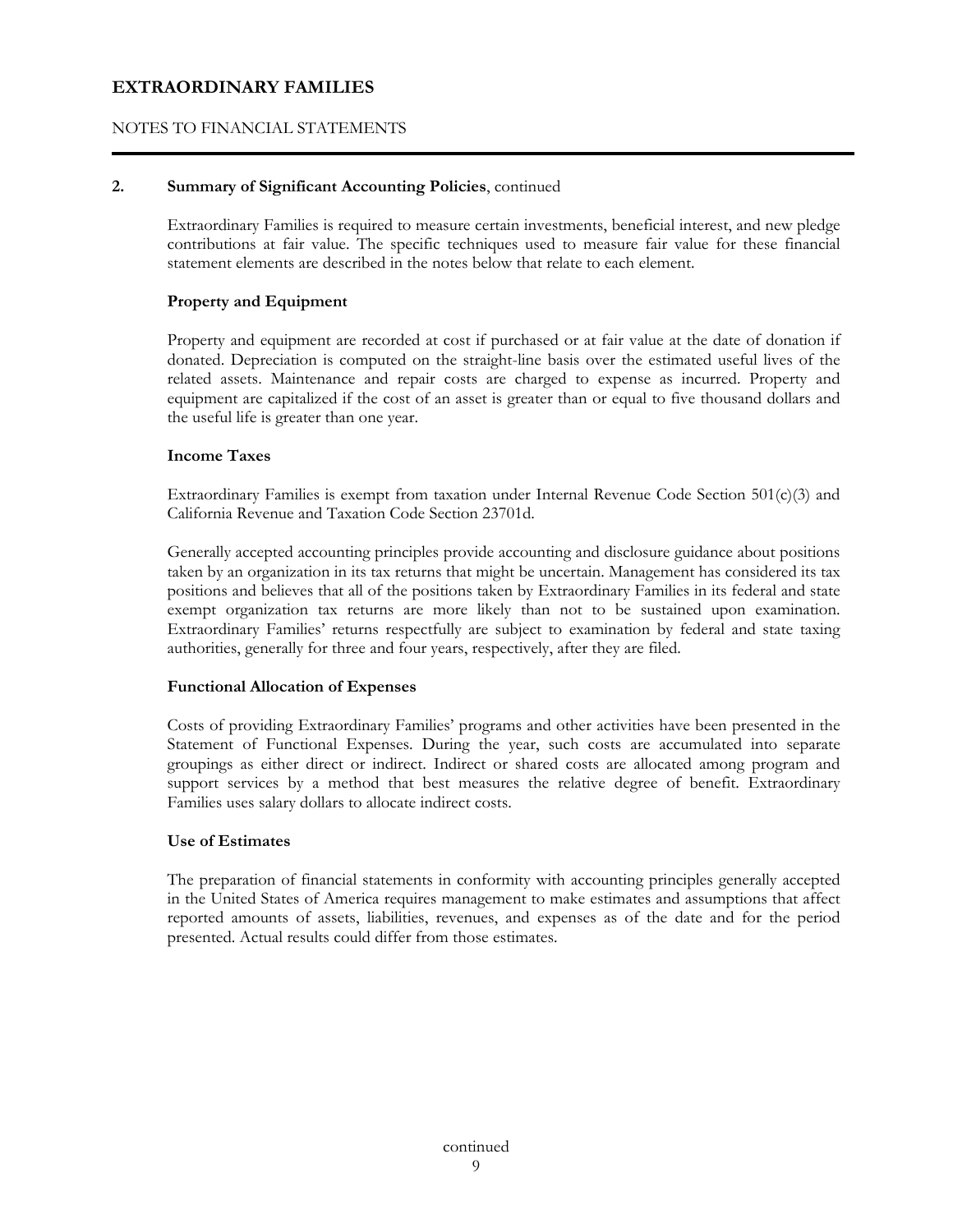# NOTES TO FINANCIAL STATEMENTS

#### **2. Summary of Significant Accounting Policies**, continued

#### **Recently Adopted Accounting Pronouncement**

 In August 2016, the FASB issued ASU 2016-14, *Not-for-Profit Entities (Topic 958): Presentation of Financial Statements of Not-for-Profit Entities*. The ASU amends the current reporting model for nonprofit organizations and enhances their required disclosures. The major changes include: (a) requiring the presentation of only two classes of net assets now titled "without donor restrictions" and "with donor restrictions", (b) modifying the presentation of underwater endowment funds and related disclosures, (c) requiring the use of the placed-in-service approach to recognize the expirations of restrictions on gifts used to acquire or construct long-lived assets absent explicit donor stipulations otherwise, (d) requiring that all nonprofits present an analysis of expenses by function and nature in either the statement of activities, a separate statement, or in the notes and disclose a summary of the allocation methods used to allocate costs, (e) requiring the disclosure of quantitative and qualitative information regarding liquidity and availability of resources, (f) presenting investment return net of external and direct expenses, and (g) modifying other financial statement reporting requirements and disclosures intended to increase the usefulness of nonprofit financial statements. The ASU is effective for fiscal years beginning after December 15, 2017. Early adoption is permitted. The provisions of the ASU must be applied on a retrospective basis for all years presented although certain optional practical expedients are available for the periods prior to adoption. Extraordinary Families' financial statements for year-ended December 31, 2018 are presented in accordance with ASU 2016-14.

 $\mathcal{L}_\text{max}$  , we have the set of  $\mathcal{L}_\text{max}$ 

#### **Comparative Totals**

 The financial statements include certain prior-year summarized comparative information in total but not by net asset class. Such information does not include sufficient detail to constitute a presentation in conformity with accounting principles generally accepted in the United States of America. Accordingly, such information should be read in conjunction with Extraordinary Families' financial statements for the year ended December 31, 2017, from which the summarized information was derived.

#### **Reclassification**

Certain accounts from the December 31, 2017 financial statements have been reclassified for comparative purposes to conform to December 31, 2018 presentation.

#### **Subsequent Events**

 Management has evaluated subsequent events through June 3, 2019, the date which the financial statements were available for issue. No events or transactions have occurred during this period that appear to require recognition or disclosure in the financial statements.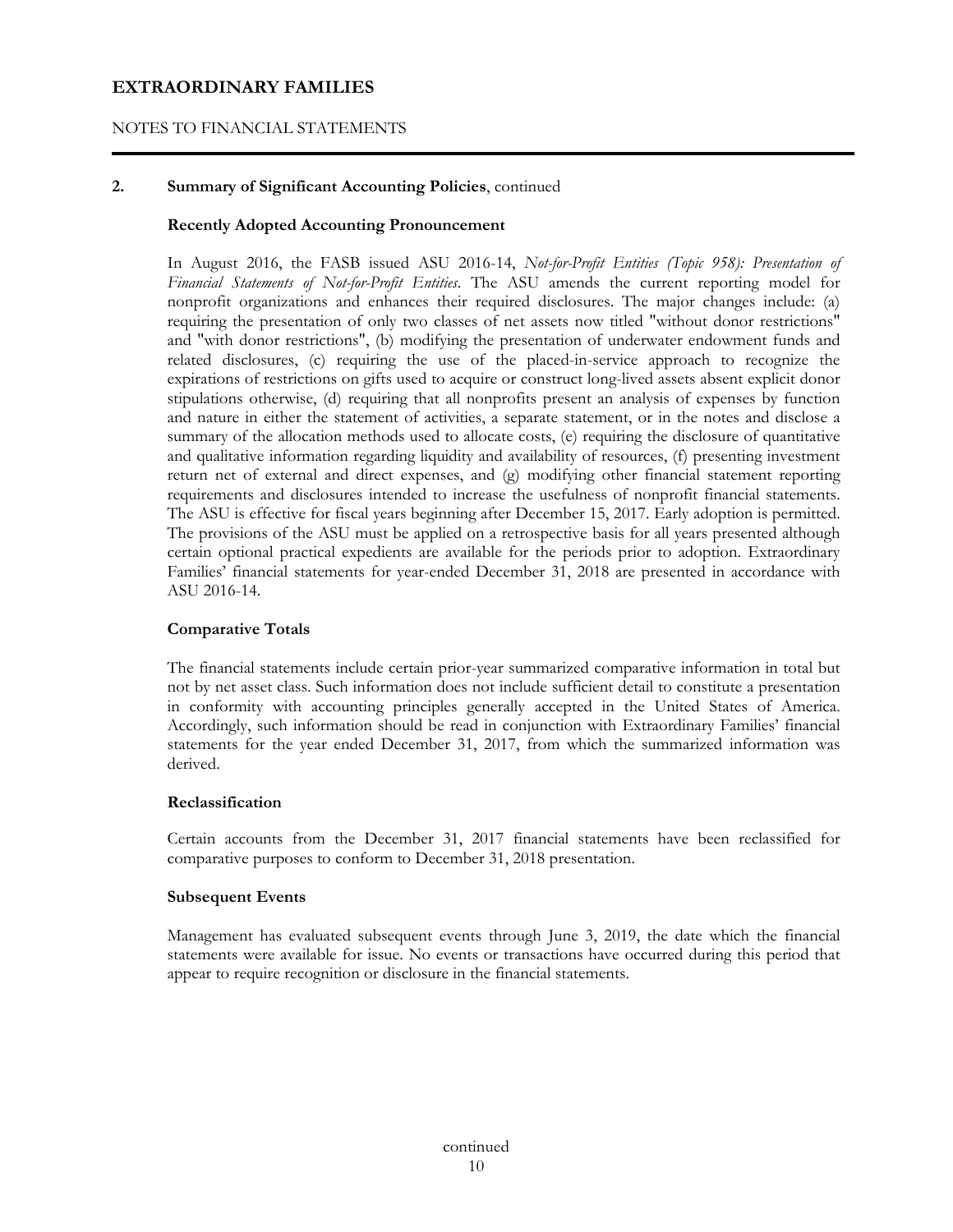#### NOTES TO FINANCIAL STATEMENTS

#### **3. Liquidity and Availability of Resources**

As part of Extraordinary Families' liquidity management, it has an inherent policy to structure most of its financial assets to be available before its general expenditures, liabilities, and other obligations come due. In addition, Extraordinary Families has a Board-mandated Operating Reserve Fund policy which requires an annual transfer from savings or checking (whichever is more able to accommodate the transaction) of at least \$100,000 to the Operating Reserve Fund (which consists at of assets in Wells Fargo Advisors, California Community Foundation, and Charles Schwab at December 31, 2018). The goal is to achieve a minimum of three months' worth of budgeted operating costs. Extraordinary Families has, at December 31, 2018, no lines of credit; nor any endowments with lockup provisions that would reduce the total investments which could be made available, if needed.

 $\mathcal{L}_\text{max}$  , we have the set of  $\mathcal{L}_\text{max}$ 

Extraordinary Families' funds consist of cash for operational use for each of its programs. Revenues are generated through two government contracts: one with the Los Angeles Department of Children and Family Services for Foster Family Agency ("FFA") work; the other with the State of California for Adoption Services. Income is also generated by foundation and/or corporation grant awards, fundraising events, appeals, interest and dividends from its investment accounts, and from individual donations. Income is both restricted and unrestricted, with the large bulk of restricted income belonging to the FFA program (LA County). Some foundation awards are restricted, but many are as nearly 99% of all individual donations and fundraising event revenues—unrestricted, that is, they are for general operating support. This ability to secure a large portion of its cash flow and reserves enables Extraordinary Families to accommodate its operating costs without complex and delayed acquisition of funds.

#### **1) Quantitative Disclosure**

Financial assets available to meet general expenditures within one year of December 31, 2018 are as follows:

| Cash and cash equivalents                                               | \$1,333,464 |
|-------------------------------------------------------------------------|-------------|
| Investments (operating reserve fund)                                    | 650,380     |
| Accounts receivable (FFA and adoption)                                  | 245,470     |
| Financial assets available to meet general expenditures within one year | \$2,229,314 |
|                                                                         |             |

#### **2) Qualitative Disclosure**

 $\overline{a}$ 

| Static balance sheet analysis (existing) |        |
|------------------------------------------|--------|
| Overnight cash ratio <sup>1</sup>        | $56\%$ |
| One-year liquidity ratio <sup>2</sup>    | $93\%$ |

<sup>&</sup>lt;sup>1</sup> Overnight cash ratio equals overnight cash and deposits divided by total assets, to give a percentage expectation of ready cash to accommodate operational costs.

<sup>2</sup> One-year liquidity ratio is overnight cash plus investments maturing within one year or less divided by total assets to give a percentage expectation of ready cash to accommodate operational costs.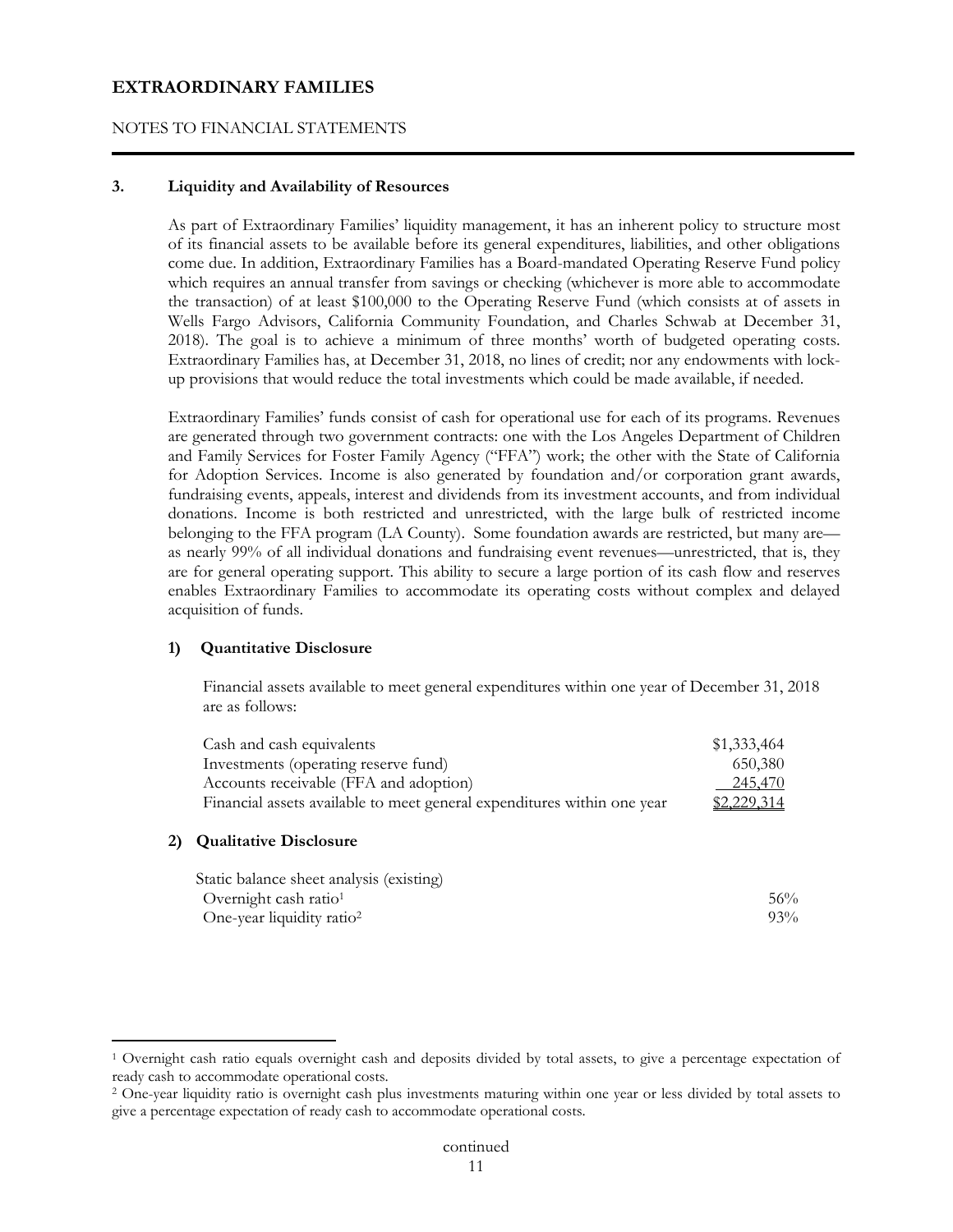#### NOTES TO FINANCIAL STATEMENTS

#### **3. Liquidity and Availability of Resources**, continued

Forecasted cash flow analysis and stress test<sup>3</sup>

12-month net forecasted cash flow4

| Likely scenario | \$3,474,360 | $10\%$ risk |
|-----------------|-------------|-------------|
| Moderate stress | \$3,274,360 | $15\%$ risk |
| Severe stress   | \$3,029,360 | $21\%$ risk |
|                 |             |             |

Acceptable and Unacceptable Risk Percentages for 2019

1. Overnight cash ratio minimum acceptable range equal to or greater than 42%5

 $\mathcal{L}_\text{max}$  , we have the set of  $\mathcal{L}_\text{max}$ 

2. One-year liquidity ratio acceptable range equal to or greater than 63%6

#### **3) Recommended Liquidity Risk Guideline – 2019**

The Risk Guideline for 2019 is established in order to optimize and manage Extraordinary Families' exposure to funding and liquidity risk for the upcoming fiscal year. It is intended to be a guideline and from time to time may be exceeded on a temporary basis. Ongoing testing resulting in forecasted exposures outside the established guideline should be considered serious by the Board, and corrective action should be taken.

## **4. Beneficial Interest in Funds Held by Others**

 The beneficial interest in funds held by others balance at December 31, 2018 consists of funds transferred to the California Community Foundation ("CCF") in which Extraordinary Families retains an interest in future distributions and is stated at fair value as a Level 2 classification. CCF maintains separate accountability for the funds and classifies the balance as an Agency Endowment liability in its financial statements. The fair market value at December 31, 2018 was \$112,766.

#### **5. Investments**

 $\overline{a}$ 

Investments at December 31, 2018 consist of the following:

| Mutual funds | \$526,904 |
|--------------|-----------|
| Money market | 10,710    |
|              | \$537,614 |

<sup>3</sup> Stress level is measured by the difference between revenue expected to be received and what is budgeted.

<sup>4</sup> Cash flow projected for 2019 as per the Board-approved budget. Total revenue budgeted for is \$3,849,360. 5 Percentage should equal 2x the Severe Stress ratio.

<sup>6</sup> Percentage should equal 3x the Severe Stress ratio.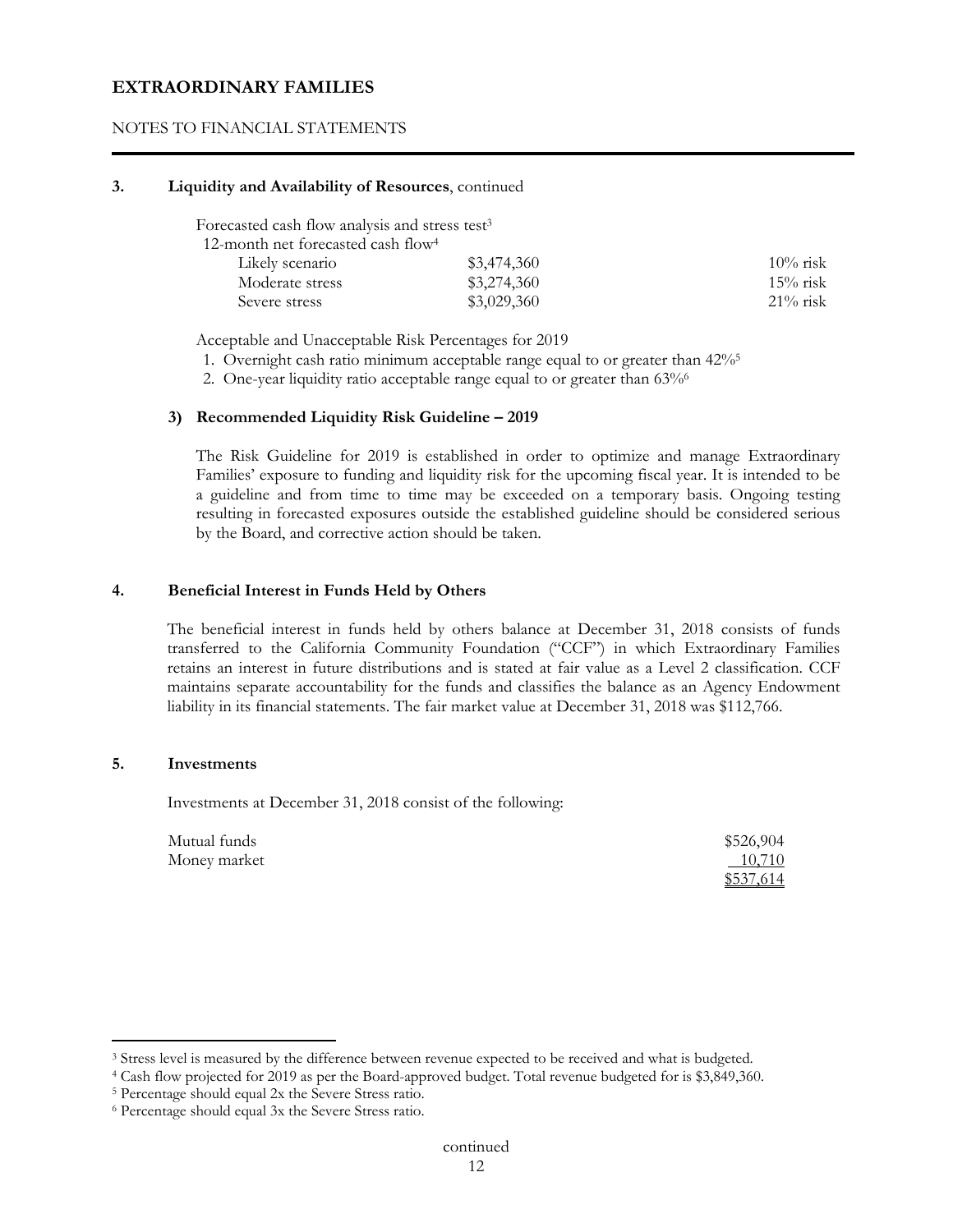# NOTES TO FINANCIAL STATEMENTS

# **6. Property and Equipment**

Property and equipment at December 31, 2018 consist of the following:

| Equipment                      | \$107,203 |
|--------------------------------|-----------|
| Vehicles                       | 17,648    |
| Furniture and fixtures         | 5,307     |
|                                | 130,158   |
| Less: accumulated depreciation | .08,667   |
|                                |           |

 $\mathcal{L}_\text{max}$  , we have the set of  $\mathcal{L}_\text{max}$ 

Depreciation expense for the year ended December 31, 2018 was \$16,242.

# **7. Accrued Liabilities**

Accrued liabilities at December 31, 2018 consist of the following:

| Accrued vacation | \$52,043 |
|------------------|----------|
| Other accruals   | 1,983    |
|                  | \$54,026 |

#### **8. Commitments and Contingencies**

## **Obligations Under Operating Leases**

 Extraordinary Families leases various properties under operating leases with various terms. Future minimum payments, by year and in the aggregate, under these leases with initial or remaining terms of one year or more, consist of the following:

Years ending December 31,

| 2019 | \$210,443 |
|------|-----------|
| 2020 | 234,382   |
| 2021 | 238,698   |
| 2022 | 82,589    |
| 2023 | 55,044    |
|      | \$821,156 |

Equipment rent expense under operating leases for the year ended December 31, 2018 was \$198,967.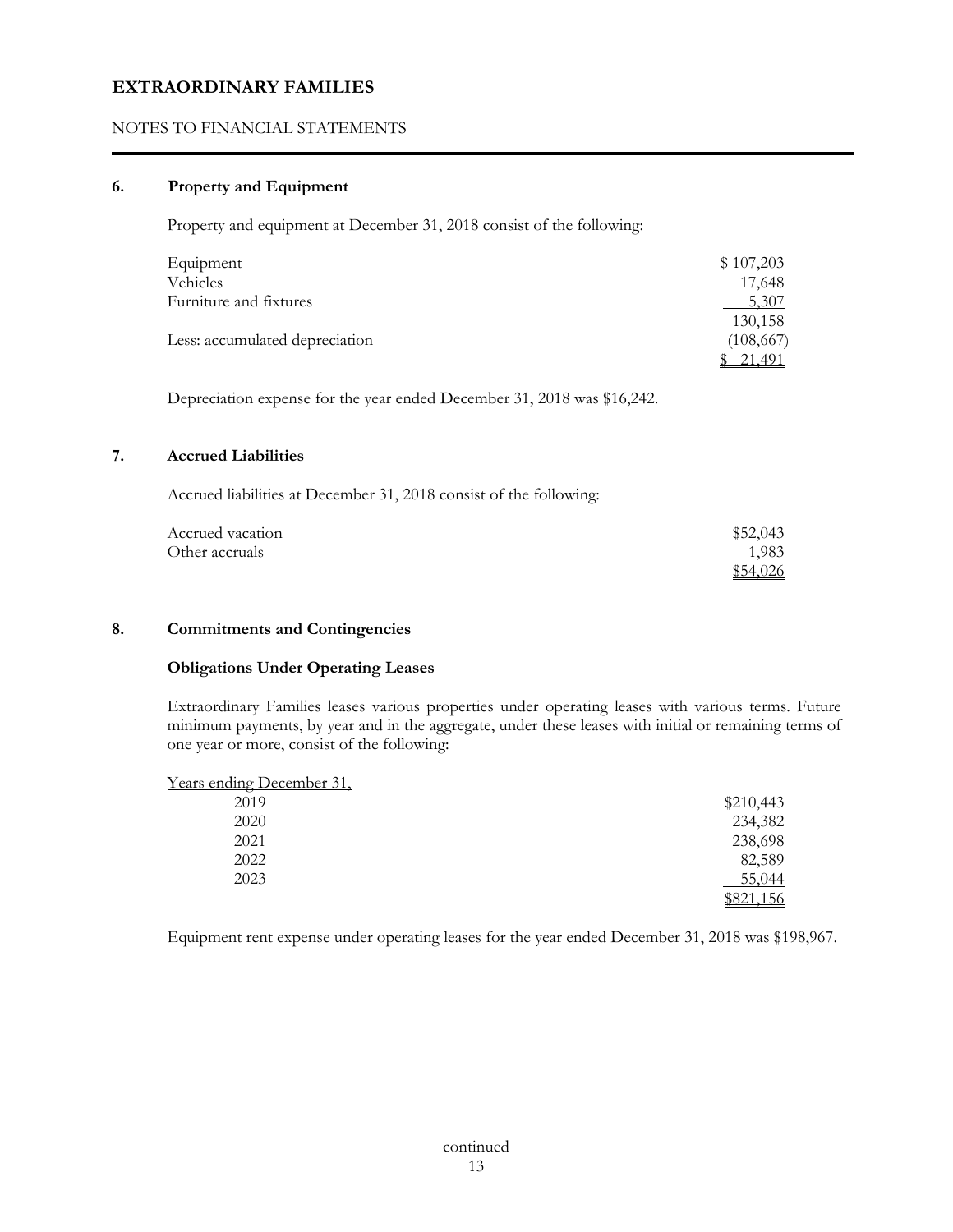#### NOTES TO FINANCIAL STATEMENTS

#### **8. Commitments and Contingencies**, continued

#### **Contracts**

 Extraordinary Families' grants and contracts are subject to inspection and audit by the appropriate governmental funding agency. The purpose is to determine whether program funds were used in accordance with their respective guidelines and regulations. The potential exists for disallowance of previously-funded program costs. The ultimate liability, if any, which may result from these governmental audits cannot be reasonably estimated and, accordingly, Extraordinary Families has no provisions for the possible disallowance of program costs on its financial statements.

 $\mathcal{L}_\text{max}$  , we have the set of  $\mathcal{L}_\text{max}$ 

#### **9. Employee Benefit Plan**

 Extraordinary Families has a 401(k) profit-sharing plan available to all employees who have completed one year of service and are at least twenty-one years of age, as defined. Employees may contribute any whole percentage of annual compensation provided that it does not exceed maximum amounts as permitted by law. For the year ended December 31, 2018, Extraordinary Families' matching contributions of up to 3% of an employee's annual earnings were \$73,173, which are included in employee benefits in the statement of functional expenses.

#### **10. Fair Value Measurements**

The table below presents the balances of assets measured at fair value at December 31, 2018 on a recurring basis:

|                       | <b>Level 1</b> | Level 2 | Level 3 | Total     |
|-----------------------|----------------|---------|---------|-----------|
| Mutual funds          |                |         |         |           |
| Bond                  | \$260,831      | \$      | \$      | \$260,831 |
| Value                 | 116,118        |         |         | 116,118   |
| Growth                | 111,207        |         |         | 111,207   |
| Blend                 | 23,890         |         |         | 23,890    |
| Commodities           | 9,753          |         |         | 9,753     |
| Government money fund | 5,105          |         |         | 5,105     |
|                       | 526.904        |         |         | \$526,904 |

The fair values of mutual funds have been measured on a recurring basis using quoted prices for identical assets in active markets (Level 1 inputs).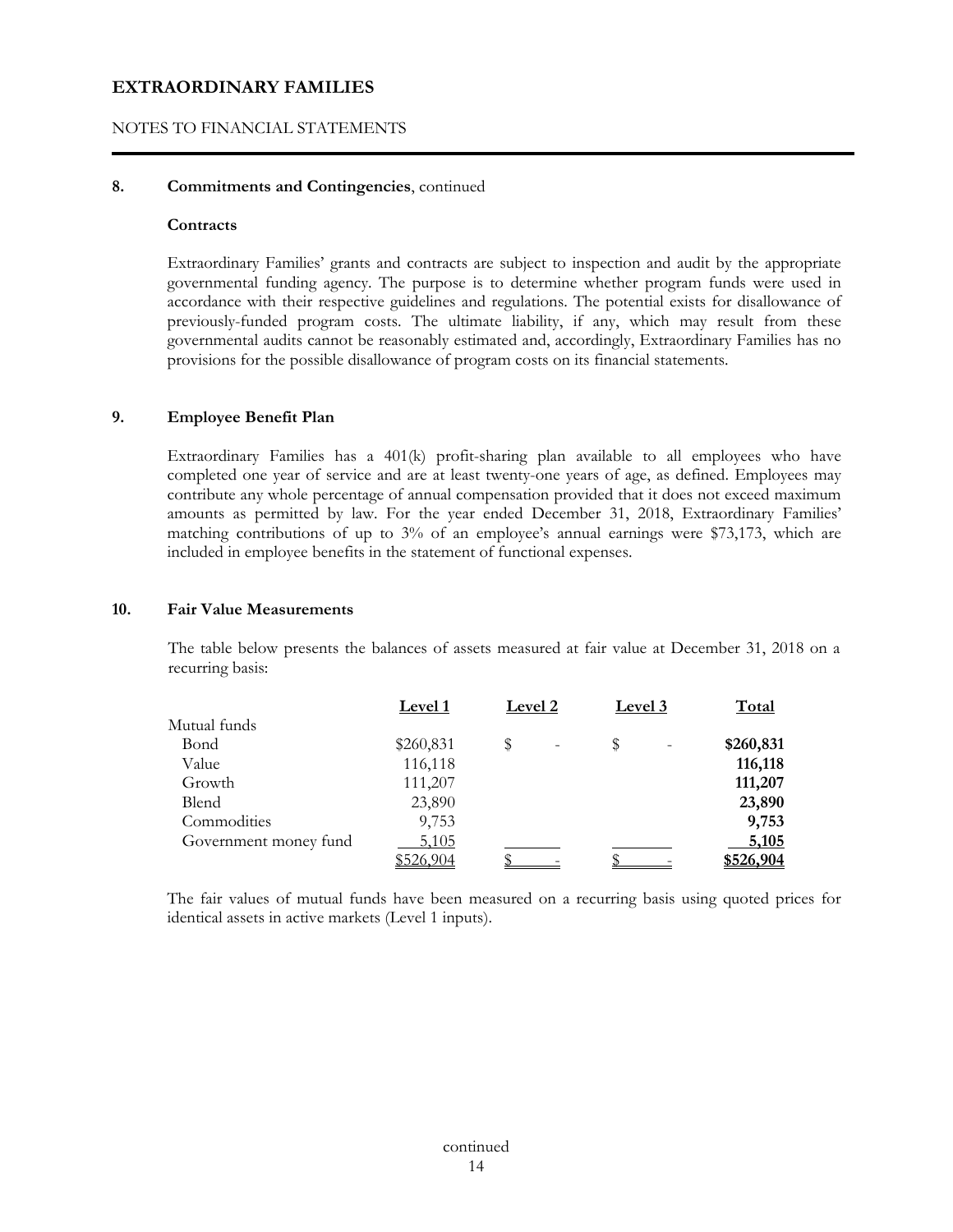# NOTES TO FINANCIAL STATEMENTS

# **11. Net Assets With Donor Restrictions**

Net assets with donor restrictions as of December 31, 2018 consist of the following:

| Core operating (time restrictions) | \$214,838 |
|------------------------------------|-----------|
| Youth in transition program        | 27,084    |
| FFA recruitment                    | 16,667    |
|                                    | \$258,589 |

 $\mathcal{L}_\text{max}$  , we have the set of  $\mathcal{L}_\text{max}$ 

 For the year ended December 31, 2018, net assets released from purpose restrictions were \$665,061.

## **12. Related Party Transaction**

During the year ended December 31, 2018, a board member of Extraordinary Families incurred special fundraising event costs that were reimbursed by the organization after fiscal year. The expenses of \$34,945 have been accrued for and accounted for in accounts payable at December 31, 2018.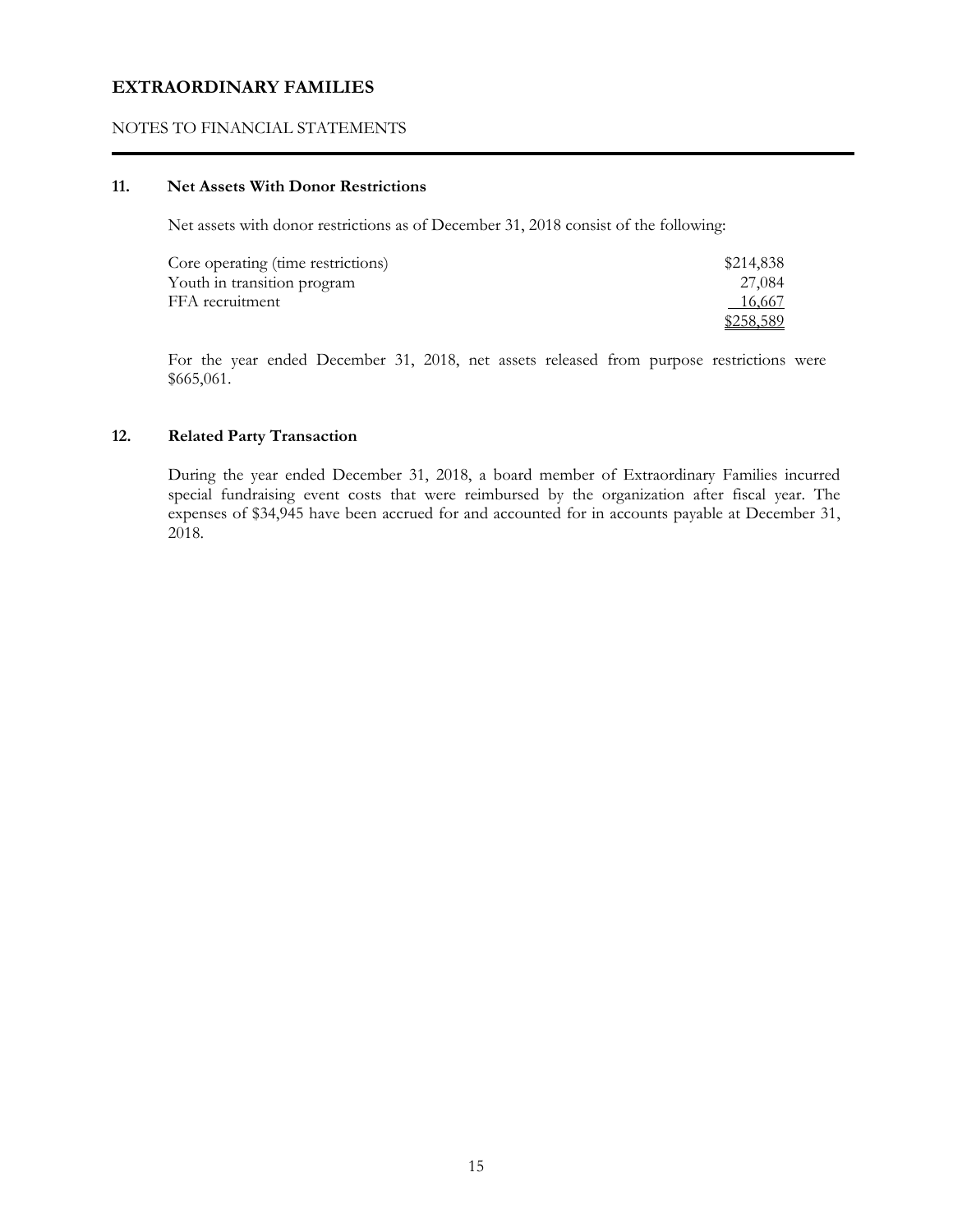**ADDITONAL INFORMATION**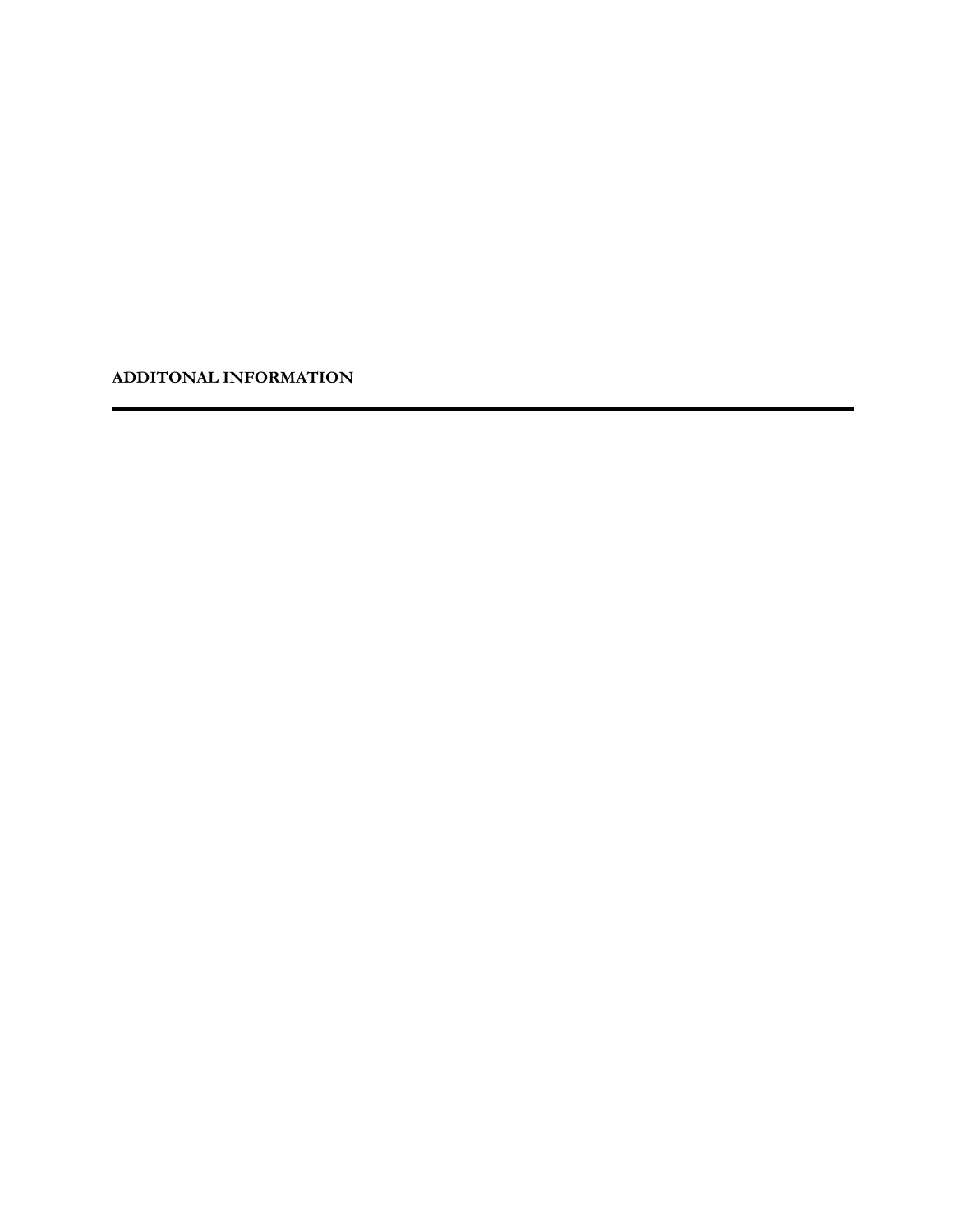

# **Independent Auditors' Report on Internal Control Over Financial Reporting and on Compliance and Other Matters Based on an Audit of Financial Statements Performed in Accordance With Government Auditing Standards**

To the Board of Directors Extraordinary Families

We have audited, in accordance with the auditing standards generally accepted in the United States of America and the standards applicable to financial audits contained in *Government Auditing Standards* issued by the Comptroller General of the United States, the financial statements of Extraordinary Families which comprise the Statement of Financial Position as of December 31, 2018, and the related Statements of Activities, Functional Expenses, and Cash Flows for the year then ended, and the related notes to the financial statements, and have issued our report thereon dated June 3, 2019.

## **Internal Control Over Financial Reporting**

In planning and performing our audit of the financial statements, we considered Extraordinary Families' internal control over financial reporting (internal control) to determine the audit procedures that are appropriate in the circumstances for the purpose of expressing our opinion on the financial statements, but not for the purpose of expressing an opinion on the effectiveness of Extraordinary Families' internal control. Accordingly, we do not express an opinion on the effectiveness of Extraordinary Families' internal control.

A *deficiency in internal control* exists when the design or operation of a control does not allow management or employees, in the normal course of performing their assigned functions, to prevent, or detect and correct, misstatements on a timely basis. A *material weakness* is a deficiency, or a combination of deficiencies, in internal control, such that there is a reasonable possibility that a material misstatement of the entity's financial statements will not be prevented, or detected and corrected, on a timely basis. A *significant deficiency* is a deficiency, or a combination of deficiencies, in internal control that is less severe than a material weakness, yet important enough to merit attention by those charged with governance.

Our consideration of internal control was for the limited purpose described in the first paragraph of this section and was not designed to identify all deficiencies in internal control that might be material weaknesses or significant deficiencies. Given these limitations, during our audit we did not identify any deficiencies in internal control that we consider to be material weaknesses. However, material weaknesses may exist that have not been identified.

#### **Compliance and Other Matters**

As part of obtaining reasonable assurance about whether Extraordinary Families' financial statements are free from material misstatement, we performed tests of its compliance with certain provisions of laws, regulations, contracts, and grant agreements, noncompliance with which could have a direct and material effect on the determination of financial statement amounts. However, providing an opinion on compliance with those provisions was not an objective of our audit, and accordingly, we do not express such an opinion. The results of our tests disclosed no instances of noncompliance or other matters that are required to be reported under *Government Auditing Standards.*

PASADENA 234 E Colorado Blvd Suite M150 Pasadena, CA 91101 p: 626.403.6801

A Trusted Nonprofit Partner

Main Fax: 626.403.6866

OAKLAND 1901 Harrison Street Suite 1150 Oakland, CA 94612 p: 510.379.1182

www.npocpas.com